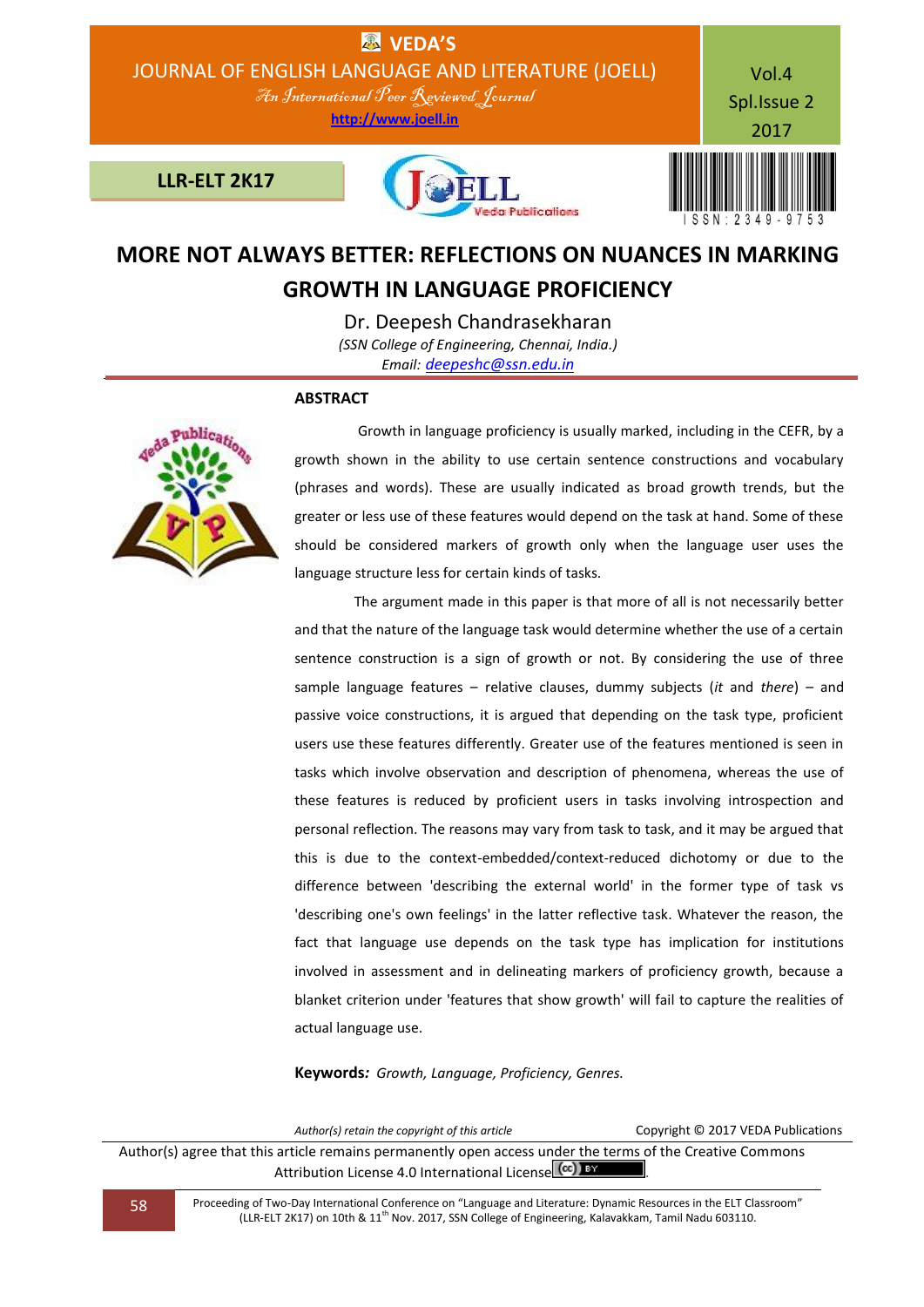## **INTRODUCTION**

Evaluators of language development the world over follow frameworks such as the Common European Framework of Reference (CEFR) as tools to help assess growth in language abilities. The CEFR provides broad guidelines in the specific skills and areas of language, such as reading, writing, listening and speaking, as well as in grammar and use of vocabulary to help put language use into the grades ranging from A1 (Basic user) to C2 (Proficient user). Worldwide tests such as TOEFL, IELTS etc., commonly use this as reference for evaluation.

Users of the CEFR follow the reference levels in typical ways. For example, "Can produce clear, well-structured, detailed text on complex subjects, showing controlled use of organizational patterns, connectors and cohesive devices" is the description for level C1 and this is interpreted to mean that the user is able to use sentence structures (such as the passive voice) effectively.

It is generally seen that the broad statements made as reference levels in CEFR are interpreted to mean that the greater use of certain language features that appear along the developmental scale of a second language user is seen as a sign of growth.

# **BACKGROUND/CONTEXT**

The argument made in this paper is that the tendency to evaluate the greater use of a language feature (such as passive voice), the use of which is seen as a sign of higher language proficiency, is deeply problematic.

The paper focuses on the use of language features in writing. When a language user shows greater incidence of certain language features such as the use of relative pronouns in writing, she/he is not necessarily displaying better felicity in the language. The task in which such features are used

should be a factor that determines whether greater or less use of that feature is a sign of language competence.

## **THE STUDY**

The study was conducted by me as a teacher-researcher in a secondary school in Chennai at the class VIII level. Multilingual students with reasonable fluency in English were part of the study and these students were made to write on several topics in different genres across a period of four months. The 14 tasks included those where they had to describe, reflect, narrate, compare, express preferences and justify them, express opinions, explain phenomena etc.

Ten of these tasks were zeroed in on, as samples of significant writing, with at least a few lines written as writing sample. The student writing samples were not evaluated generically using the 'content, fluency, accuracy' template used by CBSE, the school Board to which the students' school is affiliated. Instead, these tasks were divided into two categories and the incidences of the occurrence of certain language features were enumerated in order to assess language growth. Instinctively, greater occurrence of a certain language feature was deemed to be a sign of growth. The two broad categories the tasks were divided into based on the genre of writing involved or its task-type were those based on description of external phenomena and those belonging to what can be called tasks of personal reflection. Six tasks were thus categorized as descriptive tasks and the remaining four as personal reflection tasks, as shown in the table below. The table also briefly describes what students were asked to do for each task.

| <b>Task Number</b>         |                    | <b>Task description</b>                          |
|----------------------------|--------------------|--------------------------------------------------|
| <b>Personal reflection</b> | <b>Descriptive</b> |                                                  |
|                            |                    | Describe an Indian and a Pakistani               |
| $\overline{2}$             |                    | Writing about one's name and good/bad experience |
| 4                          |                    | Literacy as personal history                     |
|                            |                    | Bio-sketch of Kalpana Chawla                     |

 **Table 1. Summary of selected tasks as descriptive or personal reflection tasks**

59 Proceeding of Two-Day International Conference on "Language and Literature: Dynamic Resources in the ELT Classroom" (LLR-ELT 2K17) on 10th & 11<sup>th</sup> Nov. 2017, SSN College of Engineering, Kalavakkam, Tamil Nadu 603110.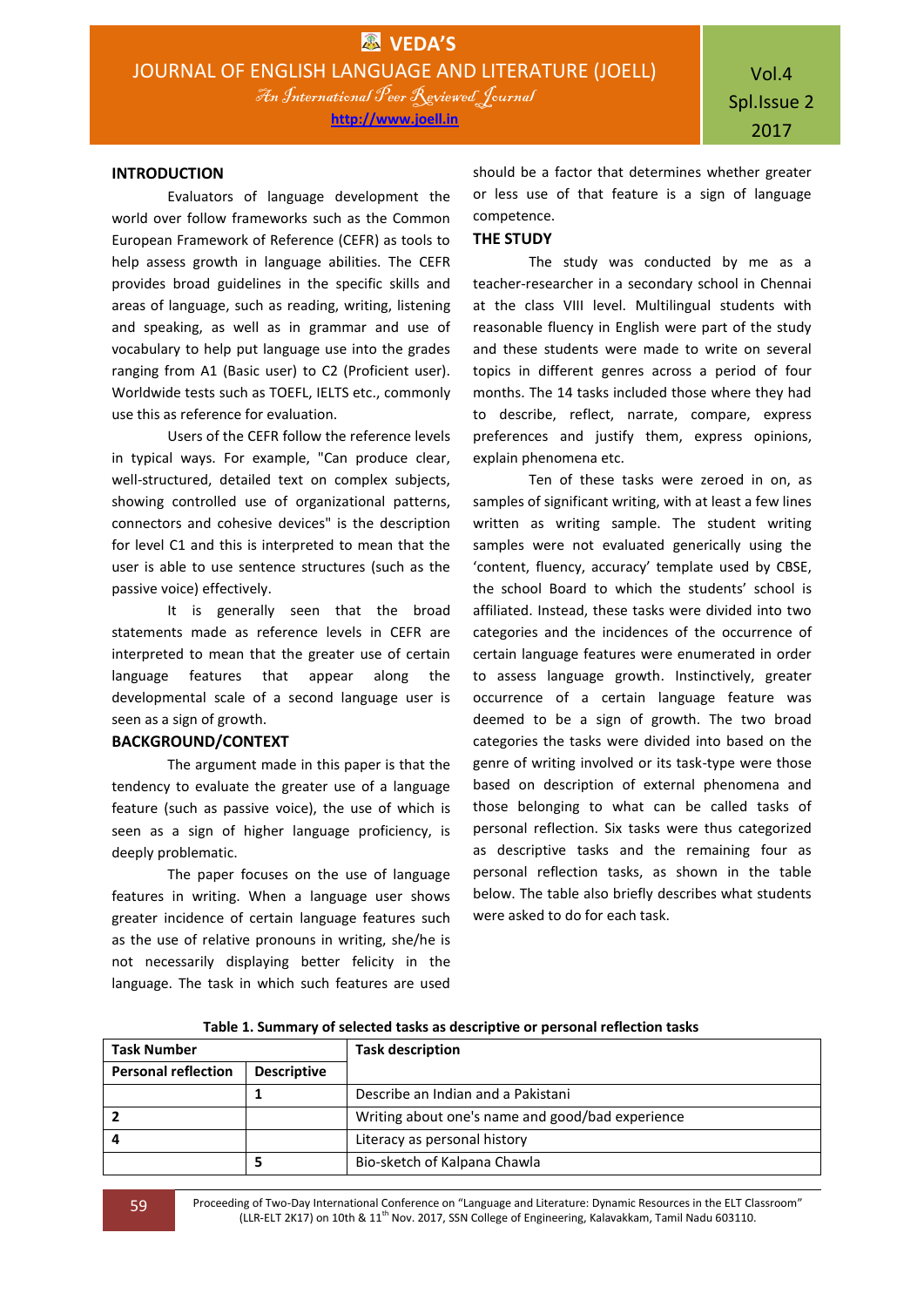**VEDA'S** JOURNAL OF ENGLISH LANGUAGE AND LITERATURE (JOELL)

An International Peer Reviewed Journal **http://www.joell.in**

Vol.4 Spl.Issue 2 2017

|    | Naming and prejudice: Writing about their choice of engineer |
|----|--------------------------------------------------------------|
| ο  | Ethical advertising                                          |
|    | Topdog & Underdog: Personal reflection on power              |
| 11 | Gender and language                                          |
| 12 | Language and advertising                                     |
| 14 | Summative feedback                                           |

Writing was optional for each of the tasks given in class and since attendance was not compulsory, all students did not produce responses for all tasks. Writing samples of a few students were focused on, because they had responded to at least three of the 14 tasks given in class, and their writing was significant both in terms of size (number of words) and the nature of response (appropriate response to the task at hand). The students are SAY,<sup>1</sup> HIM, HAR, UTA, SUM, DAN, NIS, ANJ, MAY, AAD, VID and DIA for the descriptive tasks and SAY, DIA, HIM, DAN, HAR, UTA, NIS, ANJ, MAY and VAR for the personal reflection tasks. The study therefore has as its sample only nine students, namely, SAY, DIA, HIM, DAN, HAR, UTA, NIS, ANJ, and MAY, since their responses are shortlisted in both categories in question – descriptive and personal reflection tasks.

Since most responses of the class VIII students were not elaborate and very detailed, and were at most 10-12 lines long, they were evaluated based on the incidence of certain language features – the complexity of sentences (simple-compound-complex), the use of relative clauses, the use of dummy subjects, repetition of words/phrases, and the use of passive voice. The higher occurrence or use of these language features is generally considered to reflect better language proficiency, and therefore across the tasks, which are numbered chronologically, growth can be captured through the measurement of the greater occurrence or use of the increasing complexity of each of these features.

## **i) Complexity of sentences**

Some researchers have pointed out that moving from simple sentences to compound and complex sentences in writing can be recognized as improvement when one considers the developmental pattern of writing in English as a second language. Initial writing is often seen to involve just simple sentences. The use of compound and complex sentences in writing succeeds this stage in writing chronology, and therefore this is a natural conclusion to draw. Formal academic writing includes a dense use of complex (and compound) sentences and a rarer use of simple ones (Bard, n.d.).

Seven of the nine students showed a reduction in the proportionate number of simple sentences in their responses across the personal reflection tasks. This was accompanied by a corresponding increase in the use of complex sentences in their responses across the same tasks.

|          | $\sim$<br>__<br>$\sim$ |          |           |     |    |    |            |    |    |                     |    |                               |            |    |    |                     |                          |    |            |          |           |            |                          |    |                     |    |    |
|----------|------------------------|----------|-----------|-----|----|----|------------|----|----|---------------------|----|-------------------------------|------------|----|----|---------------------|--------------------------|----|------------|----------|-----------|------------|--------------------------|----|---------------------|----|----|
| Task     | SAY                    |          |           | DIA |    |    | <b>HIM</b> |    |    | <b>DAN</b>          |    |                               | <b>HAR</b> |    |    | <b>UTA</b>          |                          |    | <b>NIS</b> |          |           | <b>ANJ</b> |                          |    | <b>MAY</b>          |    |    |
| No.      |                        |          |           |     |    |    |            |    |    |                     |    |                               |            |    |    |                     |                          |    |            |          |           |            |                          |    |                     |    |    |
|          | $\mathsf{C}^2$<br>2    | Cd       | <b>Cx</b> |     | Cd | Сx | د          | Cd | Cx | $\overline{ }$<br>S | Cd | <b>Cx</b>                     | 5          | Cd | Cx | S                   | Cd                       | Cx | S          | Cd       | <b>Cx</b> | 5          | Cd                       | Cx | $\overline{ }$<br>C | Cd | Cx |
|          | 16                     | <b>.</b> | 4         | л.  |    |    | $\Omega$   |    |    |                     | 8  | $\overline{\phantom{0}}$<br>- | 11         | -  | b  |                     | 4                        |    |            |          |           |            | $\overline{\phantom{a}}$ | 8  | ь                   | -  | 6  |
| 4        | 14                     | ъ<br>◡   | 10        |     |    |    | 8          | -  | ت  | 6                   | 3  | q<br>◡                        | -          | -  | 10 | $\overline{a}$<br>້ | $\overline{\phantom{a}}$ | c  |            | <u>.</u> |           | 13         | Е<br>ر_                  | л. | 10                  | ာ  | 9  |
| $\Omega$ | 10                     | 4        | 9         | 11  | -  |    | 11<br>ᆠ    | л. | لى | n                   |    | $\Omega$                      | э<br>к.    | -  | ٠  | ت                   | л.                       | 8  |            |          | 11<br>ᆠ   |            | л.                       | a  |                     |    | 9  |
|          |                        |          |           |     |    |    |            |    |    |                     |    |                               |            |    |    |                     |                          |    |            |          |           |            |                          |    |                     |    |    |

**Table 2. Use of sentence complexity across personal reflection tasks**

Most of the students' responses for the descriptive tasks too showed the same kind of growth – reduced use of simple sentences and increased use of complex sentences.

**<sup>.</sup>**  $<sup>1</sup>$  I have used three letters of each student's name to protect their privacy on the one hand and to respect them as</sup> individuals with an identity and not reduce them to numbers and codes on the other. Only in cases where the three letters are identical for two students, a fourth letter was added for both.

 $2^2$  S stands for simple sentences, Cd for compound sentences and Cx for complex ones among this writing

<sup>60</sup> Proceeding of Two-Day International Conference on "Language and Literature: Dynamic Resources in the ELT Classroom" (LLR-ELT 2K17) on 10th & 11<sup>th</sup> Nov. 2017, SSN College of Engineering, Kalavakkam, Tamil Nadu 603110.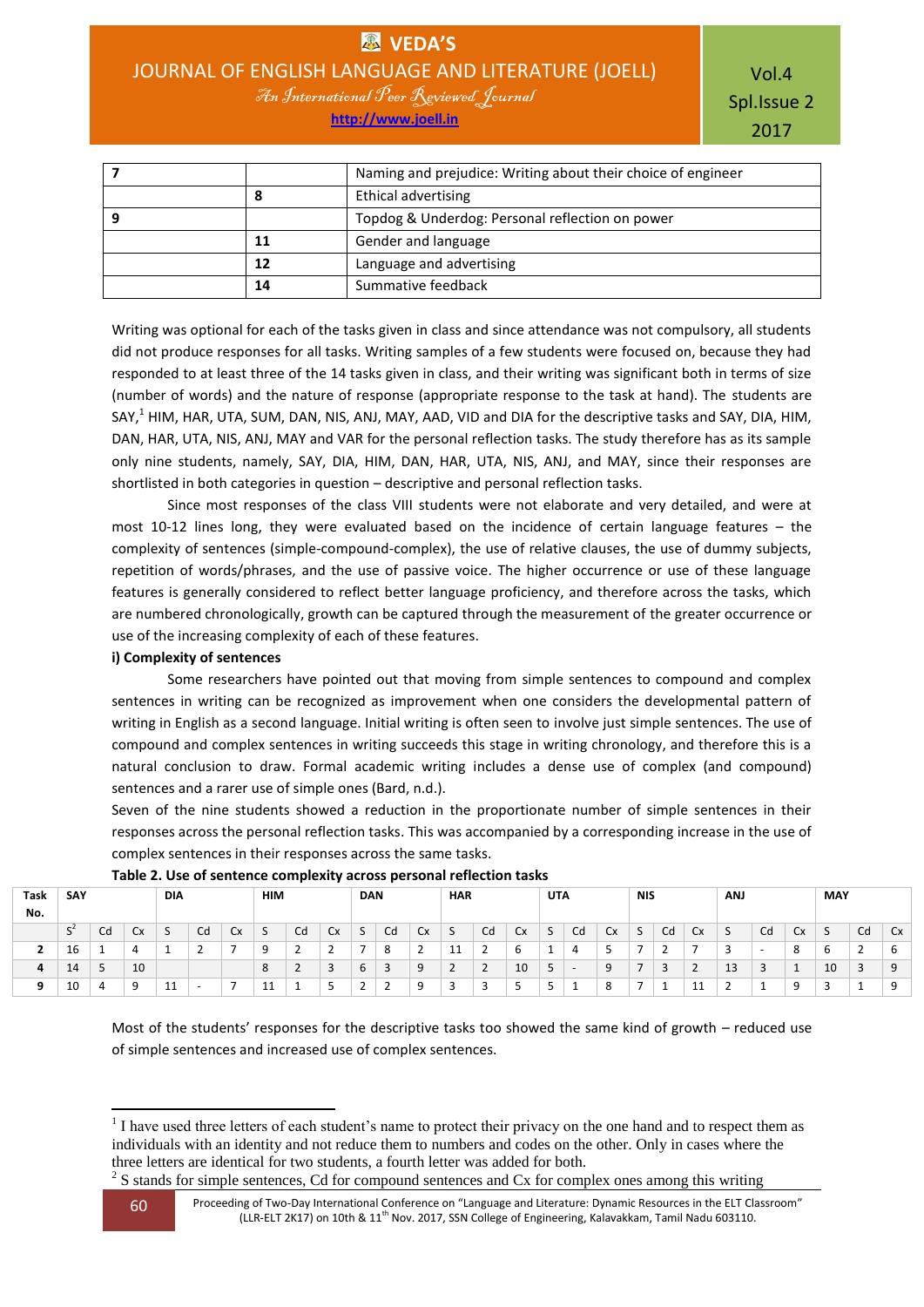**http://www.joell.in**

Vol.4 Spl.Issue 2 2017

**Task No. SAY DIA HIM DAN HAR UTA NIS ANJ MAY** S Cd Cx  $S$  Cd Cx  $S$  Cd Cx  $S$  Cd Cx  $S$  Cd Cx  $S$  Cd Cx  $S$  Cd Cx  $S$  Cd Cx  $S$  Cd  $C$ x  $S$  Cd  $C$ x  $S$  | 9 | 2 | 1 | 3 | 3 | 3 | 10 | 0 | 0 | 3 | 3 | 2 | 11 | 2 | 6 | - | - | - | 8 | 2 | 1 | 2 | 0 | 4 | 10 | 0 | 2 6 1 1 3 3 0 - - - 5 1 0 6 1 7 4 0 2 - - - 3 1 1 - - - - - - 3 3 0 2 0 9 - - - - - - - - - - - - - - - 5 4 5 - - - - - 4 0 7 - - - - - - - - - - - - - - - - - - - - - 5 2 3 - - - 5 1 4 - - - 2 5 7 - - - - - - - - - - - - 2 2 6 - - - 1 2 4 4 4 4 1 1 6 1 3 2 4 2 4 - - - 5 1 9 | 16 | 1 | 7 | - | - | 13 | 1 | 12 | 17 | 4 | 7 | 14 | 5 | 12 | 4 | 2 | 10 | 23 | 8 | 7 | - | - | -

# **Table 3. Use of sentence complexity across descriptive tasks**

# **ii) Use of relative clauses**

The use of relative clauses is a sign of higher language capabilities, as it is an indication of the student's ability to refer to a noun in descriptive terms within a sentence using an anaphoric expression. This ability is naturally seen in descriptive tasks, and is corroborated by the analysis of written responses, where over half of the number of students showed an increased use of relative clauses in these tasks. However, most of the students showed no increase in their use of relative clauses in their responses to personal reflection tasks.

| Task No. $\vert$ SAY $\vert$ |                          | DIA   HIM | DAN                      |                          | $HAR$ UTA       | <b>NIS</b> | <b>ANJ</b> | <b>MAY</b>               |
|------------------------------|--------------------------|-----------|--------------------------|--------------------------|-----------------|------------|------------|--------------------------|
|                              |                          |           | $\overline{\phantom{a}}$ | $\qquad \qquad$          |                 |            |            |                          |
|                              | $\overline{\phantom{0}}$ |           |                          | 4                        |                 |            |            |                          |
|                              | $\overline{\phantom{0}}$ |           |                          | $\overline{\phantom{0}}$ | $\qquad \qquad$ |            |            | $\overline{\phantom{0}}$ |
| 9                            |                          |           |                          |                          |                 |            |            |                          |

#### **Table 4. Use of relative clauses across personal reflection tasks**

## **Table 5. Use of relative clauses across descriptive tasks**

| Task No. | <b>SAY</b>                   | <b>DIA</b>     | <b>HIM</b>                   | <b>DAN</b>               | <b>HAR</b> | <b>UTA</b> | <b>NIS</b>   | <b>ANJ</b>               | <b>MAY</b>               |
|----------|------------------------------|----------------|------------------------------|--------------------------|------------|------------|--------------|--------------------------|--------------------------|
| 1        | $\overline{\phantom{a}}$     | $\overline{2}$ | $\qquad \qquad \blacksquare$ |                          |            |            | $\mathbf{1}$ | $\overline{\phantom{0}}$ | $\overline{\phantom{0}}$ |
| 5        | $\qquad \qquad \blacksquare$ |                | $\overline{\phantom{a}}$     | -                        |            |            |              |                          | $\overline{\phantom{0}}$ |
| 8        |                              | -              | 6                            | $\qquad \qquad$          |            |            |              |                          |                          |
| 9        |                              |                |                              |                          |            |            |              |                          |                          |
| 11       | 1                            | $\overline{2}$ | $\mathbf{1}$                 |                          |            |            |              |                          |                          |
| 12       | 5                            | ٠              | 4                            | $\mathbf{1}$             | 1          | 1          |              |                          | 3                        |
| 14       | 6                            | $\overline{a}$ | 11                           | $\overline{\phantom{a}}$ | 4          | 1          |              |                          | 1                        |

This is not an accidental occurrence. The students in question are reasonably fluent in the language and their writing can be deemed to be representative of the writing of a typical second language user of English. This definitely means that the average second language user of English uses fewer relative clauses in tasks that involve reflecting on one's own experiences, but uses more of them in descriptive tasks. Does this also mean that most language users use less of certain features in tasks that involve personal reflection than they do in descriptive tasks? This generalization can only be made if similar use can be noticed with other language features.

## **iii) Use of dummy subjects**

Ample research has suggested that the use of semantically empty forms like dummy subjects like *it* and *there* require higher language abilities than the use of 'actual' subjects. Learning to use dummy subjects is a common problem in ESL learning, especially for first-language users of pro-drop languages (such as most Indian languages) (Hinkel, 2012).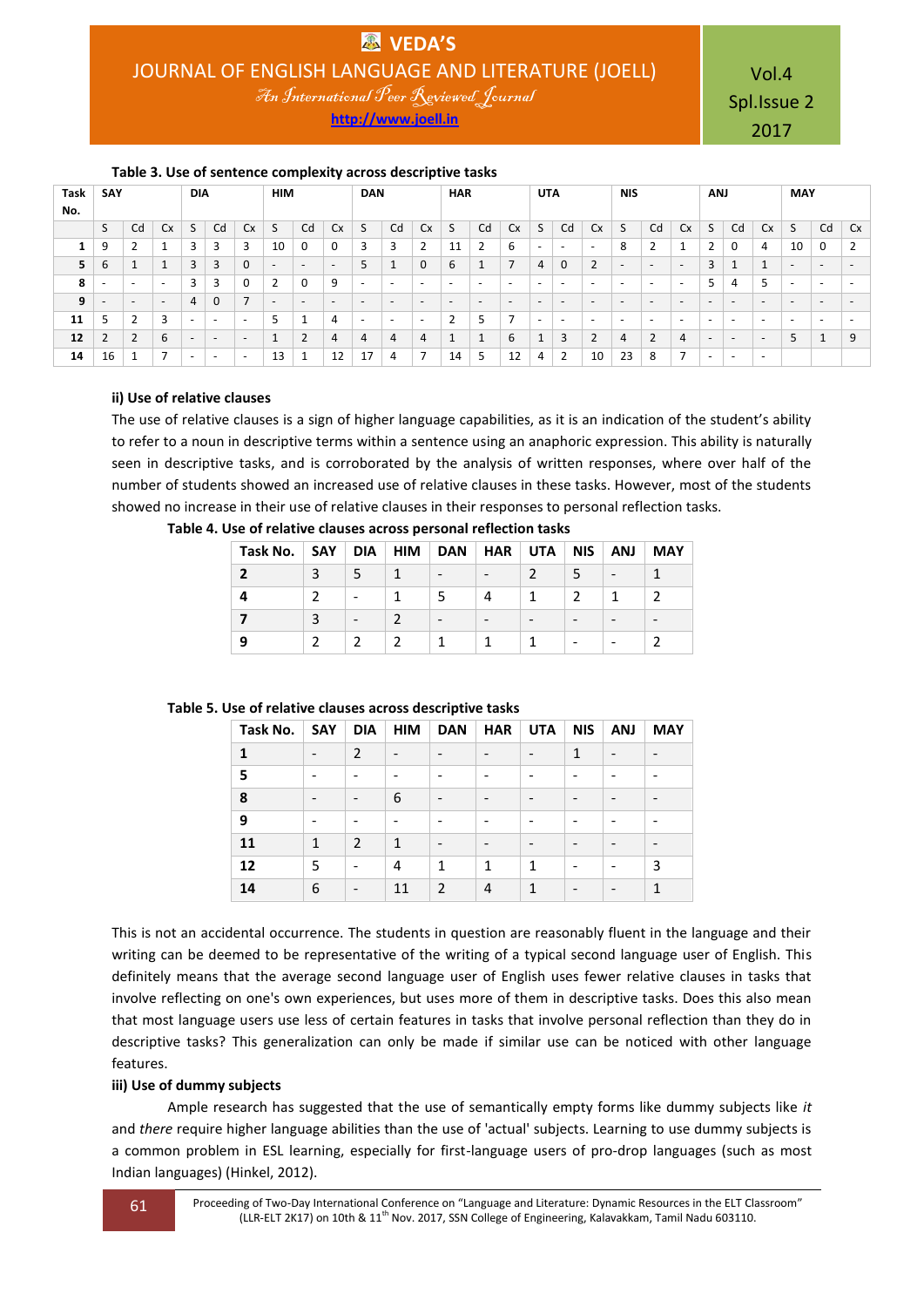Vol.4 Spl.Issue 2 2017

The ability to use a 'dummy subject' correctly in writing can thus be taken as a sign of growth. Most of the students, whose responses have been analyzed for the descriptive tasks, show an increased ability to use dummy subjects in their responses. One can conclude that a descriptive task lends itself to greater use of a dummy subject. The same cannot be said for other tasks like personal reflection ones, because the latter type involves a sort of introspection—a looking within. If one looks at what Jim Cummins says about contextembedded and context-reduced tasks, these tasks are highly context-embedded ones. A description task, in contrast, is much more context-reduced, and is more a 'looking outside'and therefore the average student can use dummy subjects more effectively in descriptive tasks. For example, to write a bio-sketch of a well-known personality, or to describe an Indian or Pakistani doesn't involve introspection but observation of external phenomena. In contrast, one needs to reflect on one's own name, one's own personal history and equations within the family in the personal reflection tasks. One tends not to use a dummy subject in these tasks.

This different occurrence of dummy subject use between the two types of tasks stands testimony to the hypothesis made earlier that the greater use of certain language features depends on the task-type. In the personal reflection tasks, less than half of the students in focus showed an increased use of dummy subjects. Two students showed a decrease in such use, and four others either showed not much change or used no dummy subjects throughout their responses.

|          | .                        |                          |                          |            | __<br>____               |                          |                          |                          |            |
|----------|--------------------------|--------------------------|--------------------------|------------|--------------------------|--------------------------|--------------------------|--------------------------|------------|
| Task No. | SAY                      | <b>DIA</b>               | <b>HIM</b>               | <b>DAN</b> | <b>HAR</b>               | <b>UTA</b>               | <b>NIS</b>               | <b>ANJ</b>               | <b>MAY</b> |
|          | $\overline{\phantom{0}}$ | $\overline{\phantom{a}}$ | $\overline{\phantom{0}}$ | -          | $\overline{\phantom{0}}$ | $\overline{\phantom{0}}$ |                          |                          |            |
|          | ◡                        | -                        | -                        |            | -                        | -                        | $\overline{\phantom{0}}$ |                          |            |
|          | 4                        | $\overline{\phantom{0}}$ | $\overline{\phantom{0}}$ | -          | $\overline{\phantom{0}}$ | $\overline{\phantom{a}}$ | $\overline{\phantom{0}}$ | $\overline{\phantom{a}}$ | -          |
|          |                          |                          | -                        |            |                          |                          |                          |                          | 8          |

**Table 6. Use of dummy subjects across personal reflection tasks**

| Task No. | <b>SAY</b>               | <b>DIA</b>               | <b>HIM</b>               | <b>DAN</b>               | <b>HAR</b>                   | <b>UTA</b>               | <b>NIS</b>               | <b>ANJ</b>               | <b>MAY</b>               |
|----------|--------------------------|--------------------------|--------------------------|--------------------------|------------------------------|--------------------------|--------------------------|--------------------------|--------------------------|
|          | $\overline{\phantom{a}}$ | $\overline{\phantom{a}}$ | $\overline{\phantom{a}}$ | 1                        | $\qquad \qquad \blacksquare$ | $\overline{\phantom{a}}$ | $\overline{\phantom{a}}$ | $\overline{\phantom{a}}$ | $\overline{\phantom{a}}$ |
| 5        | $\overline{\phantom{0}}$ | $\overline{\phantom{a}}$ | $\overline{\phantom{0}}$ | $\overline{\phantom{a}}$ | $\overline{\phantom{0}}$     | $\overline{\phantom{a}}$ | $\overline{\phantom{a}}$ | $\overline{\phantom{a}}$ | $\overline{\phantom{a}}$ |
| 8        | $\overline{\phantom{a}}$ | $\overline{\phantom{a}}$ | 6                        | $\overline{\phantom{a}}$ | $\overline{\phantom{a}}$     | $\overline{\phantom{a}}$ | $\overline{\phantom{a}}$ | $\overline{\phantom{a}}$ | $\overline{\phantom{0}}$ |
| 9        | $\overline{\phantom{a}}$ | $\overline{\phantom{a}}$ | $\overline{\phantom{a}}$ | $\overline{\phantom{a}}$ | $\overline{\phantom{a}}$     | $\overline{\phantom{a}}$ | $\overline{\phantom{a}}$ | $\overline{\phantom{a}}$ | $\overline{\phantom{a}}$ |
| 11       | $\overline{\phantom{a}}$ | $\overline{\phantom{a}}$ | $\mathbf{1}$             | $\overline{\phantom{a}}$ | $\qquad \qquad \blacksquare$ | $\overline{\phantom{a}}$ | $\overline{\phantom{0}}$ | $\overline{\phantom{a}}$ | $\overline{\phantom{a}}$ |
| 12       | 4                        | $\overline{\phantom{a}}$ | 4                        | 1                        | $\overline{\phantom{a}}$     | 1                        | 2                        | $\overline{\phantom{a}}$ | 3                        |
| 14       | $\overline{\phantom{a}}$ | $\overline{\phantom{0}}$ | 11                       | $\mathcal{P}$            |                              |                          |                          | $\overline{\phantom{a}}$ |                          |

This tendency attests to the idea that the task determines whether individuals use certain language features for a task or not.

# **iv) Use of passive voice**

ELT researchers (Pienemann et.al, 2005) have argued that the ability to use the passive voice reflects improved language abilities and that using it is more complicated than using active voice constructions in sentences.

Again, as seen in some of the features of language mentioned above, there can be difference in the use of this language feature. The passive voice involves a certain distancing from the subject and this objective stance is possible while writing a descriptive task. In contrast, in a personal reflection task, the use of active voice may be considered more suitable and appropriate. Language users who use more passive voice constructions in descriptive tasks and fewer of them in personal reflection tasks can be assessed as better users of this language feature.

This is attested by the way selected students use passive voice in the different types of tasks. Several students showed inconsistency in their use of this feature. In the descriptive tasks, four students clearly showed an

62 Proceeding of Two-Day International Conference on "Language and Literature: Dynamic Resources in the ELT Classroom" (LLR-ELT 2K17) on 10th & 11<sup>th</sup> Nov. 2017, SSN College of Engineering, Kalavakkam, Tamil Nadu 603110.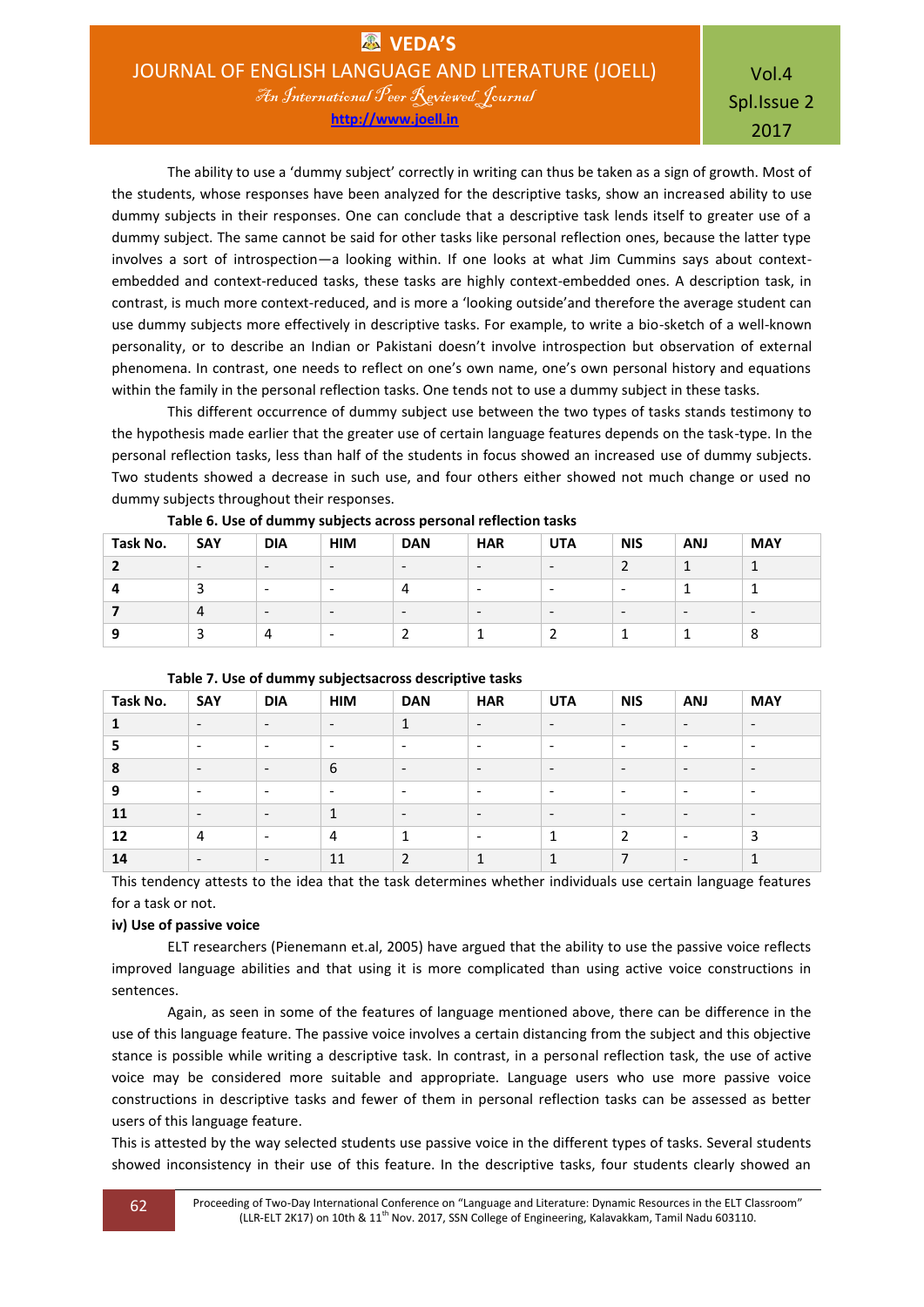Vol.4 Spl.Issue 2 2017

overall increase in their use of the passive voice across responses. Three students showed fewer instances of passive voice use over the period.

| Task No. | SAY            | <b>DIA</b>               | <b>HIM</b>     | <b>DAN</b>      | <b>HAR</b> | <b>UTA</b> | <b>NIS</b>      | <b>ANJ</b> | <b>MAY</b> |
|----------|----------------|--------------------------|----------------|-----------------|------------|------------|-----------------|------------|------------|
| 1        | $\mathbf{1}$   | 3                        |                |                 |            |            | 1               |            | 1          |
| 5        | 3              | $\overline{2}$           |                | 1               | -          | 1          | $\qquad \qquad$ | 1          |            |
| 8        |                | $\overline{a}$           | $\overline{2}$ |                 |            |            |                 |            |            |
| 9        |                |                          |                |                 |            |            |                 |            |            |
| 11       |                | $\overline{\phantom{a}}$ | $\mathcal{P}$  | $\qquad \qquad$ | -          |            | $\qquad \qquad$ |            |            |
| 12       | 1              |                          |                |                 |            |            |                 |            |            |
| 14       | $\overline{2}$ | $\overline{a}$           | $\mathcal{P}$  | 1               | 3          |            | $\overline{a}$  |            | 5          |

# **Table 8. Use of passive voiceacross descriptive tasks**

The opposite trend can be seen in the personal reflection task type. Most of the students showed a general reduction in their use of the passive voice over the four-month period. The others used no passive voice in any of the personal reflection tasks. In the last two tasks under consideration, no passive voice was used.

| Task No.   SAY   DIA   HIM   DAN   HAR   UTA   NIS   ANJ |   |                          |                          |                          |  | MAY |
|----------------------------------------------------------|---|--------------------------|--------------------------|--------------------------|--|-----|
|                                                          | 6 |                          |                          | $\overline{\phantom{0}}$ |  |     |
|                                                          | a | $\overline{\phantom{0}}$ | $\overline{\phantom{a}}$ | $\overline{\phantom{0}}$ |  |     |
|                                                          |   | $\qquad \qquad$          |                          |                          |  |     |
|                                                          |   |                          |                          |                          |  |     |

**Table 9. Use of passive voice across personal reflection tasks**

The table below summarizes the findings when all the criteria mentioned above are applied to the selected students' responses across tasks:

| Language feature        | Increased/decreased<br>across<br>use        | Increased/decreased use across personal  |
|-------------------------|---------------------------------------------|------------------------------------------|
|                         | descriptive tasks                           | reflection tasks                         |
| Complexity<br>0f        | Almost all students showed increased use    | Almost all students showed increased use |
| sentences               | of complex sentences and reduced use of     | of complex sentences and reduced use of  |
|                         | simple sentences                            | simple sentences                         |
| <b>Relative clauses</b> | Half the students showed an increased       | Most students showed no increased use in |
|                         | use in their responses                      | responses                                |
| <b>Dummy subjects</b>   | Most students showed an increased ability   | Most students showed no increased use in |
|                         | to use them                                 | responses                                |
| <b>Passive voice</b>    | trends<br>students<br>showed<br>who<br>Most | Most<br>consistent<br>students<br>showed |
|                         | showed an increase in use                   | reduction in use                         |

**Table 10. Summary of growth along language features**

## **IMPLICATIONS FOR ASSESSMENT**

Except for the feature of sentence complexity which consistently showed an increase across tasks irrespective of the nature of tasks, the other features clearly showed that students show an increase or a corresponding decrease in the use of language features depending on whether the task is a descriptive task or a personal reflection one.

This has implications for assessment of language proficiency. Blanket statements that simply declare that increased use of the passive voice, relative clauses or the dummy subject indicate growth in language proficiency need to be replaced by more nuanced statements that take into consideration the fact that capable users of the language change the use of these features depending on the nature of the task.